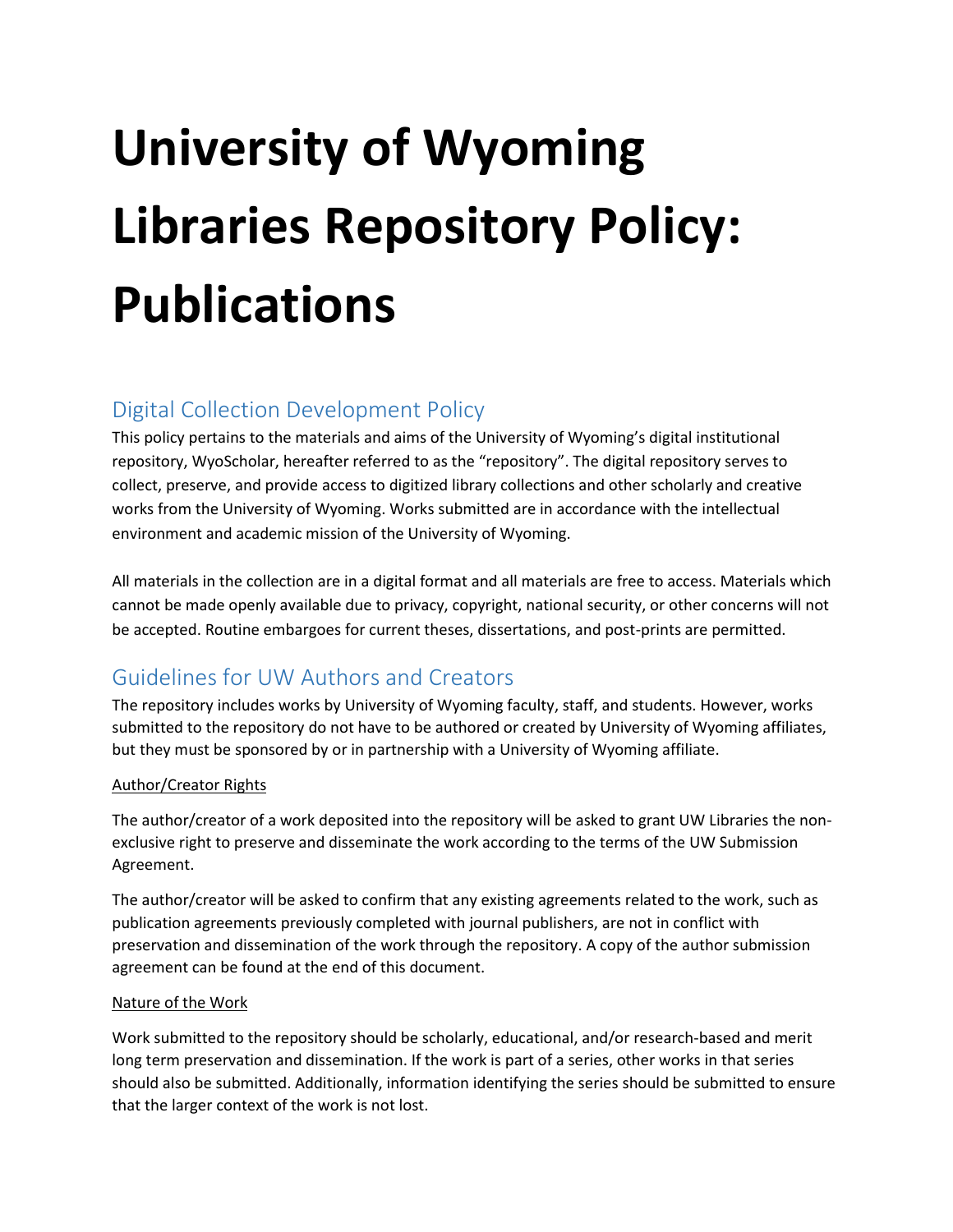You will be asked to choose whether or not you would like to assign a Creative Commons license to your work in order to specify how the work should be attributed and shared. More information on Creative Commons licenses can be found on their website:<https://creativecommons.org/licenses/>

The content shall conform to established academic standards and professional best practices. Due to limited operational resources, personalization and customization of the content is limited.

# Guidelines for UW Student Submissions

Submission of student work to the repository cannot be made a mandatory condition for graduation. Student work uploaded to the repository must be vetted and ensured to be of the highest quality of scholarship within that student's college/discipline.

Self-submission guidelines for students submitting Capstone, Theses and Dissertations can be found on the repository website and on the library guide for student self-submission.

# Technical Support

Technical support available from UW libraries is limited. Materials uploaded to the repository must adhere to the supported formats. Versioning and file modification may be necessary to adhere to platform technical requirements. UW libraries retain the right to modify or upgrade file formats to comply with platform upgrades or restrictions. Details regarding file formats and technical restrictions can be obtained by emailing [coeref@uwyo.edu.](mailto:coeref@uwyo.edu)

### Preservation Policy

Over time, items stored on the platform will be preserved as is, using best practices for digital preservation. When it is deemed necessary due to new support requirements or changing technology, this repository will be migrated to the best-suited platform to archive and share our digital assets. Preservation steps may include format migration, normalization, and/or emulation. In addition, the proprietary nature of many file types makes it impossible to make guarantees of preservation. However, the University Libraries will do its best to provide long term open access to your content.

## Submission Agreements

In order for the repository to reproduce, translate and distribute your submission worldwide, you must agree to the following terms. These terms will appear in an online form if you are self-submitting your work. The agreement has been recreated below.

#### NON-EXCLUSIVE DISTRIBUTION LICENSE

By signing and submitting this license, you (the author(s) or copyright owner) grants to the University of Wyoming (UW) the non-exclusive right to reproduce, translate (as defined below), and/or distribute your submission (including the abstract) worldwide in print and electronic format and in any medium, including but not limited to audio or video.

You agree that UW may, without changing the content, translate the submission to any medium or format for the purpose of preservation.